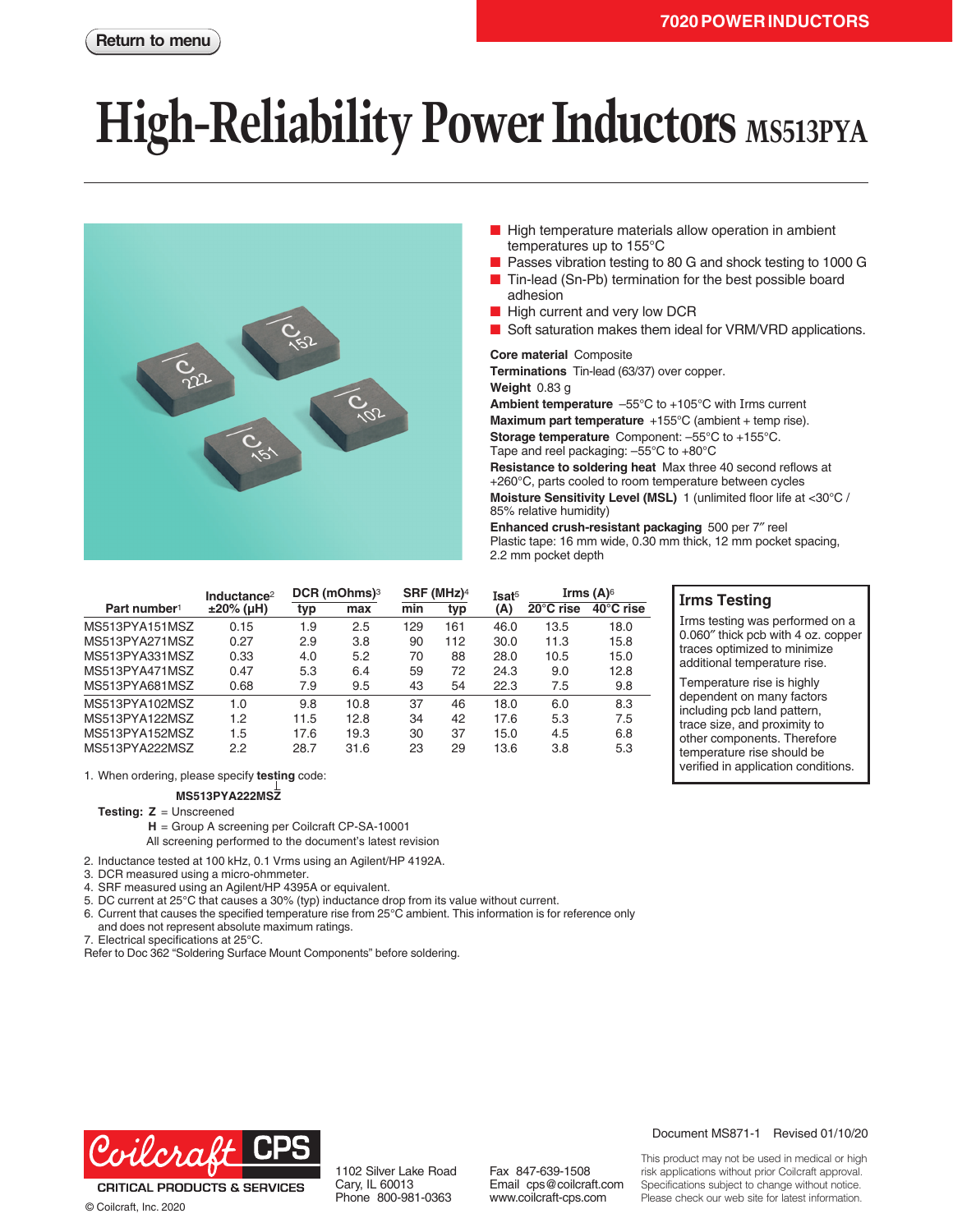# **MS513PYA Series (7020)**

**L vs Current**





**Current (A)**

© Coilcraft, Inc. 2020

1102 Silver Lake Road Cary, IL 60013 Phone 800-981-0363

Fax 847-639-1508 Email cps@coilcraft.com www.coilcraft-cps.com

Document MS871-2 Revised 01/20/20

This product may not be used in medical or high risk applications without prior Coilcraft approval. Specifications subject to change without notice. Please check our web site for latest information.